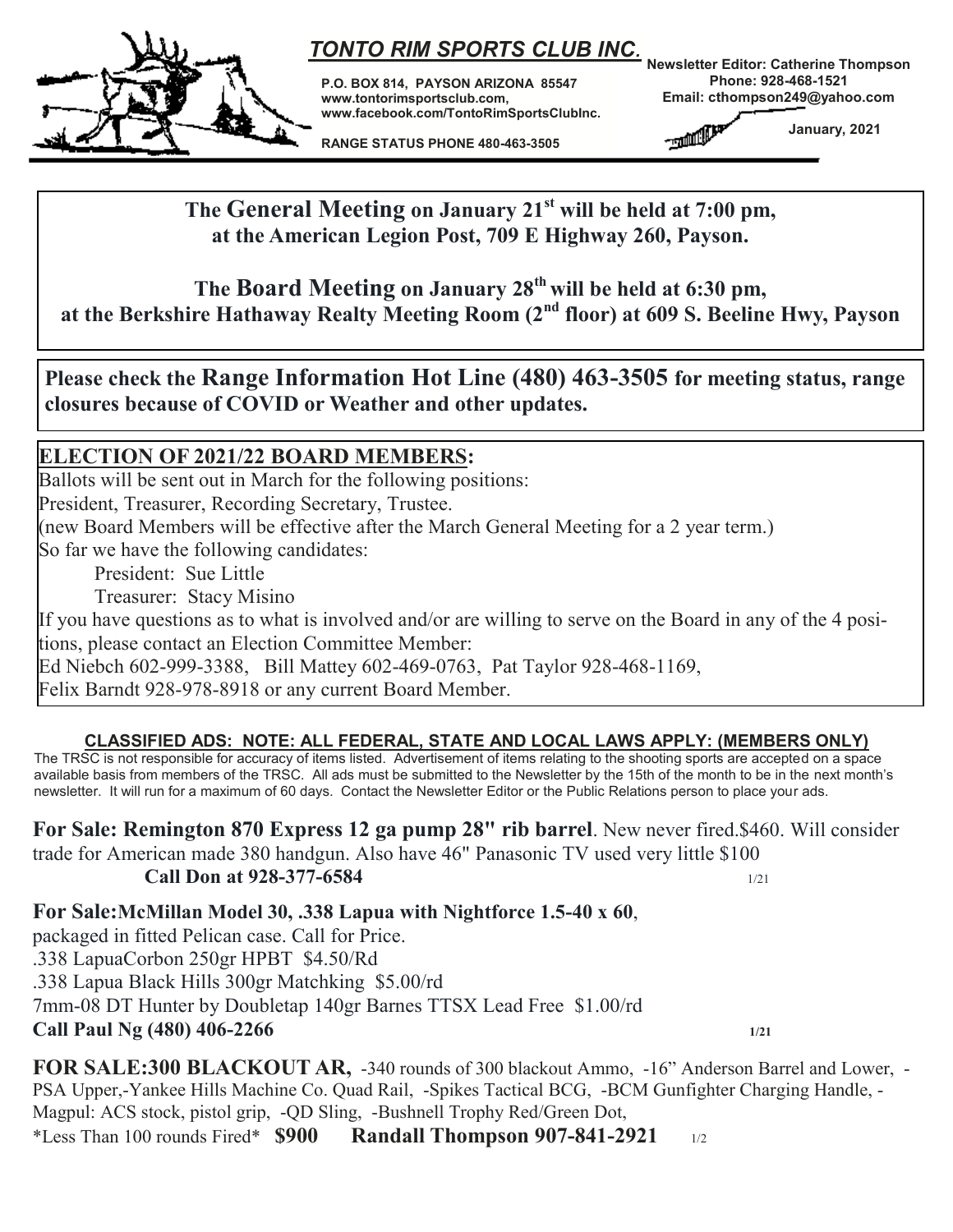#### **Tonto Rim Sports Club P.O. Box 814 Payson, AZ 85547 Issue # 85 January 2021**

Range Event Calendar: For Scheduling and/or modification please contact Bill Mattey, 602-469-0763 or email trscscheduler@gmail.com. Request must be made 4 weeks in advance of need. Range Conditions call 1-480-463-3505

**Discipline Match Directors:** High Power: Brett Hill 602-909-4516, Steel Challenge: Jim Kennedy 928-970-0033 Basic Practical Tactical: Mike Spaulding 928-468-1216 , USPSA: Matt & Stacy Misino 480-586-4066, Action Shooting: Clay Davis 760-473-2242, DOB: Sheldon White 928-474-1182, Archery, OPEN, Practical Pistol: Dave Hendron 480-824-3127

| Sun                                                                                     | Mon | Tue                                                         | Wed                                                                   | Thu                                                                                                                                                                 | Fri                                                                                      | <b>Sat</b>                                                                                                                                                   |
|-----------------------------------------------------------------------------------------|-----|-------------------------------------------------------------|-----------------------------------------------------------------------|---------------------------------------------------------------------------------------------------------------------------------------------------------------------|------------------------------------------------------------------------------------------|--------------------------------------------------------------------------------------------------------------------------------------------------------------|
|                                                                                         |     |                                                             |                                                                       |                                                                                                                                                                     | 1<br><b>USPSA Setup for First</b><br><b>Saturday Shoot</b><br>3PM-6PM<br><b>Bays 1-5</b> | $\overline{2}$<br><b>Public Day</b><br>9am to 2pm New Mem-<br>ber Sign Up 10am to<br>2pm<br><b>USPSA MatchPistol</b><br>Bays 1-5Setup 9AM,<br>Match 10AM>2PM |
| $\overline{3}$<br><b>Highpower Rifle</b><br>Match200 & 300 Yd Rifle<br>Range8AM > Noon  | 4   | 5<br>Deaf, Old, Blind<br><b>Public Range</b><br>7AM > Noon  | 6                                                                     | 7<br><b>Practical Thursday Shoot</b><br>Pistol Bays 1-2 Setup<br>9AM                                                                                                | 8                                                                                        | 9<br><b>Public Day</b><br>9am to 2pm New Mem-<br>ber Sign Up 10am to<br>2pm<br><b>Steel Challenge</b><br>Pistol Bays 1-4<br>Setup 9am Shoot at<br>10am       |
| 10                                                                                      | 11  | 12<br>Deaf, Old, Blind<br><b>Public Range</b><br>7AM > Noon | 13<br><b>Public Range closed</b><br>8am till Noon for weed<br>control | 14<br><b>Practical Thursday Shoot</b><br>Pistol Bays 1-2 Setup<br>9AM                                                                                               | 15                                                                                       | 16<br><b>Public Day</b><br>9am to 2pm New Mem-<br>ber Sign Up 10am to<br>2pm<br><b>Rimfire Fun Shoot Pistol</b><br>Bays 1-2 Setup 9AM,<br>Match 10AM>2PM     |
| 17<br><b>Practical Tactical Shoot</b><br>Pistol Bay 1<br>Set up at 9AM Shoot at<br>10AM | 18  | 19<br>Deaf, Old, Blind<br><b>Public Range</b><br>7AM > Noon | 20                                                                    | 21<br><b>Practical Thursday Shoot</b><br>Pistol Bays 1-2 Setup<br>9AM<br><b>TRSC General Meeting</b><br>American Legion 7pm -<br>9pm                                | 22                                                                                       | 23<br><b>Public Day</b><br>9am to 2pm New Mem-<br>ber Sign Up 10am to<br>2pm                                                                                 |
| 24<br>31                                                                                | 25  | 26<br>Deaf, Old, Blind<br><b>Public Range</b><br>7AM > Noon | 27                                                                    | 28<br><b>Practical Thursday Shoot</b><br>Pistol Bays 1-2 Setup<br>9AM<br><b>TRSC Board Meeting</b><br><b>Berkshire Hathaway</b><br>609 S. B eeline Hwy 2nd<br>floor | 29                                                                                       | 30<br><b>Public Day</b><br>9am to 2pm New Mem-<br>ber Sign Up 10am to<br>2pm                                                                                 |
|                                                                                         |     |                                                             |                                                                       |                                                                                                                                                                     |                                                                                          |                                                                                                                                                              |

### **CLASSIFIED ADS: NOTE: ALL FEDERAL, STATE AND LOCAL LAWS APPLY: (MEMBERS ONLY) Cont'd**

## **AMMO FOR SALE**:

…22LR Federal Classic long rife high velocity , copper-plated 500 rds (10x50 rd boxes) USA \$100;

- ....22 LR Lapula PISTOL KING .22 LR 315, Finland, 500rds (10x50 rd boxes) \$150;
- ….22 LR OLIMP-R , Rifle Competition, Made in Russia, Moscow, 500 rds (10x50 rd boxes). \$175;
- ….22LR JUNIOR SPORT & HUNTING, Made in Russia, KLIMOUSK Stamping Plant, KLIMOUSK Russia, 400 rds (8x50 rd boxes), \$120
- …9mm FIOCCHI 9 Luger FMJTC 123 gr (combat), 500 rds (10x50 rd boxes), \$400;

... 9mm GECO 9mm Luger 124 gr Full Metal Case, DYNAMIT NOBEL-GERMANY, 500 rds (10x50 rd boxes), \$350

## **Call Jim @ 928-474-37271/21**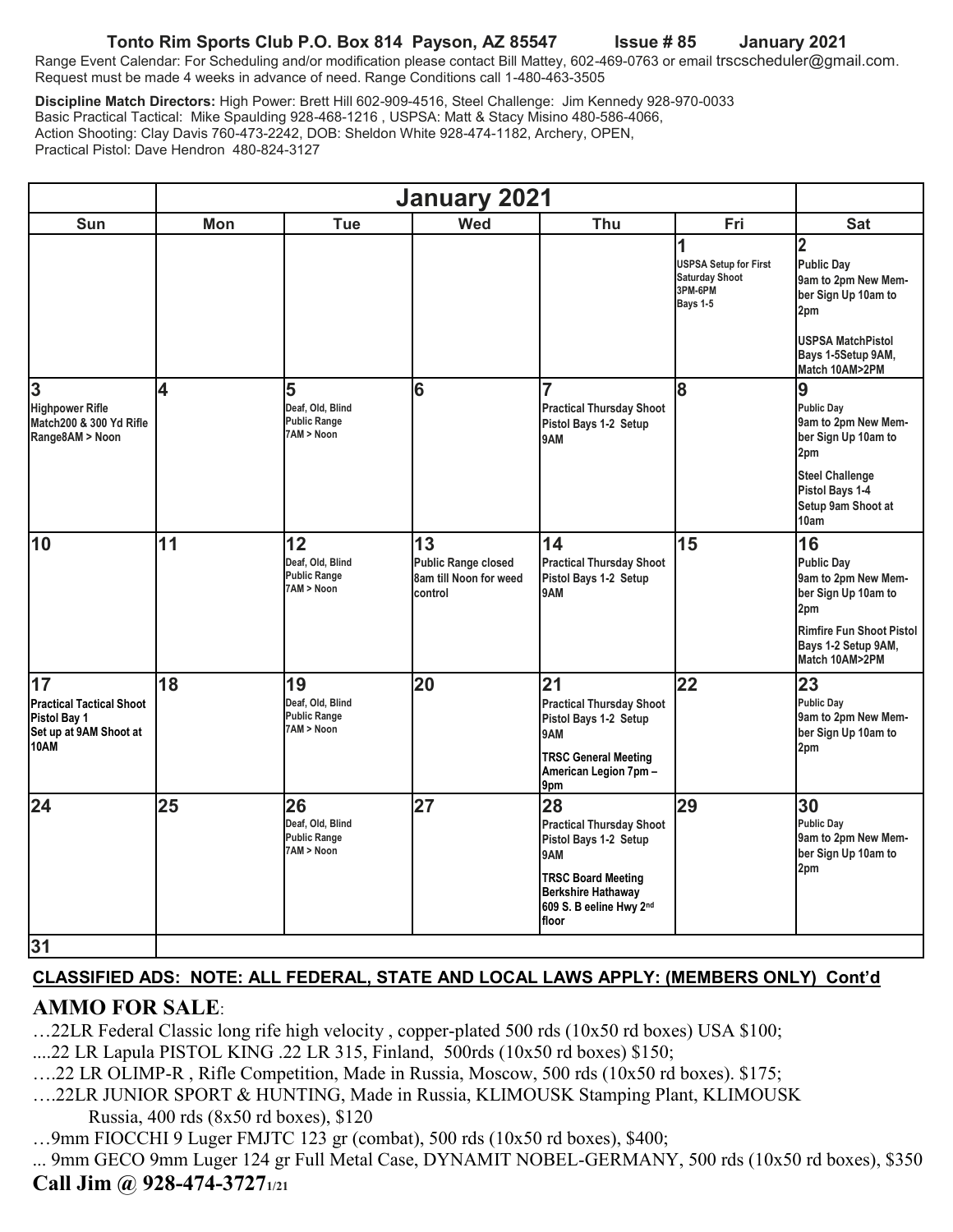### **Tonto Rim Sports Club P.O. Box 814 Payson, AZ 85547 Issue # 85 January 2021**

Range Event Calendar: For Scheduling and/or modification please contact Bill Mattey, 602-469-0763 or email trscscheduler@gmail.com. Request must be made 4 weeks in advance of need. Range Conditions call 1-480-463-3505

**Discipline Match Directors:** High Power: Brett Hill 602-909-4516, Steel Challenge: Jim Kennedy 928-970-0033 Basic Practical Tactical: Mike Spaulding 928-468-1216 , USPSA: Matt & Stacy Misino 480-586-4066, Action Shooting: Clay Davis 760-473-2242, DOB: Sheldon White 928-474-1182, Archery, OPEN, Practical Pistol: Dave Hendron 480-824-3127

| <b>February 2021</b>                                                                           |     |                                                                         |                                                                       |                                                                                                                                                                  |                                                                                          |                                                                                                                                                  |  |
|------------------------------------------------------------------------------------------------|-----|-------------------------------------------------------------------------|-----------------------------------------------------------------------|------------------------------------------------------------------------------------------------------------------------------------------------------------------|------------------------------------------------------------------------------------------|--------------------------------------------------------------------------------------------------------------------------------------------------|--|
| <b>Sun</b>                                                                                     | Mon | <b>Tue</b>                                                              | <b>Wed</b>                                                            | Thu                                                                                                                                                              | Fri                                                                                      | <b>Sat</b>                                                                                                                                       |  |
|                                                                                                | 1   | $\overline{2}$<br>Deaf, Old, Blind<br><b>Public Range</b><br>7AM > Noon | 3                                                                     | 4<br><b>Practical Thursday</b><br>Shoot<br>Pistol Bays 1-2 Setup<br>9AM                                                                                          | 5<br><b>USPSA Setup For First</b><br><b>Saturday Shoot</b><br>3PM-6PM<br><b>Bays 1-5</b> | 6<br><b>Public Day</b><br>9am to 2pm New Mem-<br>ber Sign Up 10am to<br>2pm<br><b>USPSA MatchPistol</b><br>Bays 1-5Setup 9AM,<br>Match 10AM>2PM  |  |
| 7<br><b>Highpower Rifle</b><br>Match200 & 300 Yd Rifle<br>Range8AM > Noon                      | 8   | 9<br>Deaf, Old, Blind<br><b>Public Range</b><br>7AM > Noon              | 10<br><b>Public Range closed</b><br>8am till Noon for weed<br>control | 11<br><b>Practical Thursday</b><br>Shoot<br>Pistol Bays 1-2 Setup<br>9AM                                                                                         | 12                                                                                       | 13<br>Public Day<br>9am to 2pm New Mem-<br>ber Sign Up 10am to<br>2pm<br><b>Steel Challenge</b><br>Pistol Bays 1-4<br>Setup 9am Shoot at<br>10am |  |
| 14                                                                                             | 15  | 16<br>Deaf, Old, Blind<br><b>Public Range</b><br>7AM > Noon             | 17                                                                    | 18<br><b>Practical Thursday</b><br>Shoot<br>Pistol Bays 1-2 Setup<br>9AM<br><b>TRSC General Meeting</b><br>American Legion 700pm<br>$-9pm$                       | 19                                                                                       | 20<br>Public Day<br>9am to 2pm New Mem-<br>ber Sign Up 10am to<br>2pm<br>Rimfire Fun ShootPistol<br>Bays 1-2Setup 9AM,<br>Match 10AM>2PM         |  |
| 21<br><b>Practical Tactical Shoot</b><br>Pistol Bay 1<br>Set up at 9AM Shoot at<br><b>10AM</b> | 22  | 23<br>Deaf, Old, Blind<br><b>Public Range</b><br>7AM > Noon             | 24<br><b>Gila County Probation</b><br>Bays 1 and 2<br>$10am - 2pm$    | 25<br><b>Practical Thursday</b><br>Shoot<br>Pistol Bays 1-2 Setup<br>9AM<br><b>TRSC Board Meeting</b><br>Berkshire Hathaway<br>609 S. B eeline Hwy 2nd<br>lfloor | 26                                                                                       | 27<br><b>Public Day</b><br>9am to 2pm New Mem-<br>ber Sign Up 10am to<br>2pm                                                                     |  |
| 28                                                                                             |     |                                                                         |                                                                       |                                                                                                                                                                  |                                                                                          |                                                                                                                                                  |  |

#### **CLASSIFIED ADS: NOTE: ALL FEDERAL, STATE AND LOCAL LAWS APPLY: (MEMBERS ONLY) Cont'd**

**FOR SALE: 2 - Ruger AR-556 Autoloading Rifle**, used once for a 2-day training class. Asking \$600/each OBO. **Call Brent at 480-646-6040 or email bdezeeuw@yahoo.com 1/21**

**FOR SALE: BSA Platinum Series rifle scope, 6X24X44,** target/tactical turrets adjustable parallax, Mil dot reticule, and focus, 1" tube, Matte finish , with sunshade, like new, no ring marks \$50.00 firm. **Randy 623-853-6300** 1/21

#### **FOR SALE: … Winchester Model 69 .22 LR, Bolt, Clip, Peep: \$245**

- …Winchester Model 57 .22 LR, Bolt Clip, Peep: \$450
- …Wards Western Field Model 110 .22 LR, Bolt, Clip, Peep \$250
- …Springfield Model 83 .22 LR, Bolt \$155

## **Dave: 928-472-7164** 1/21